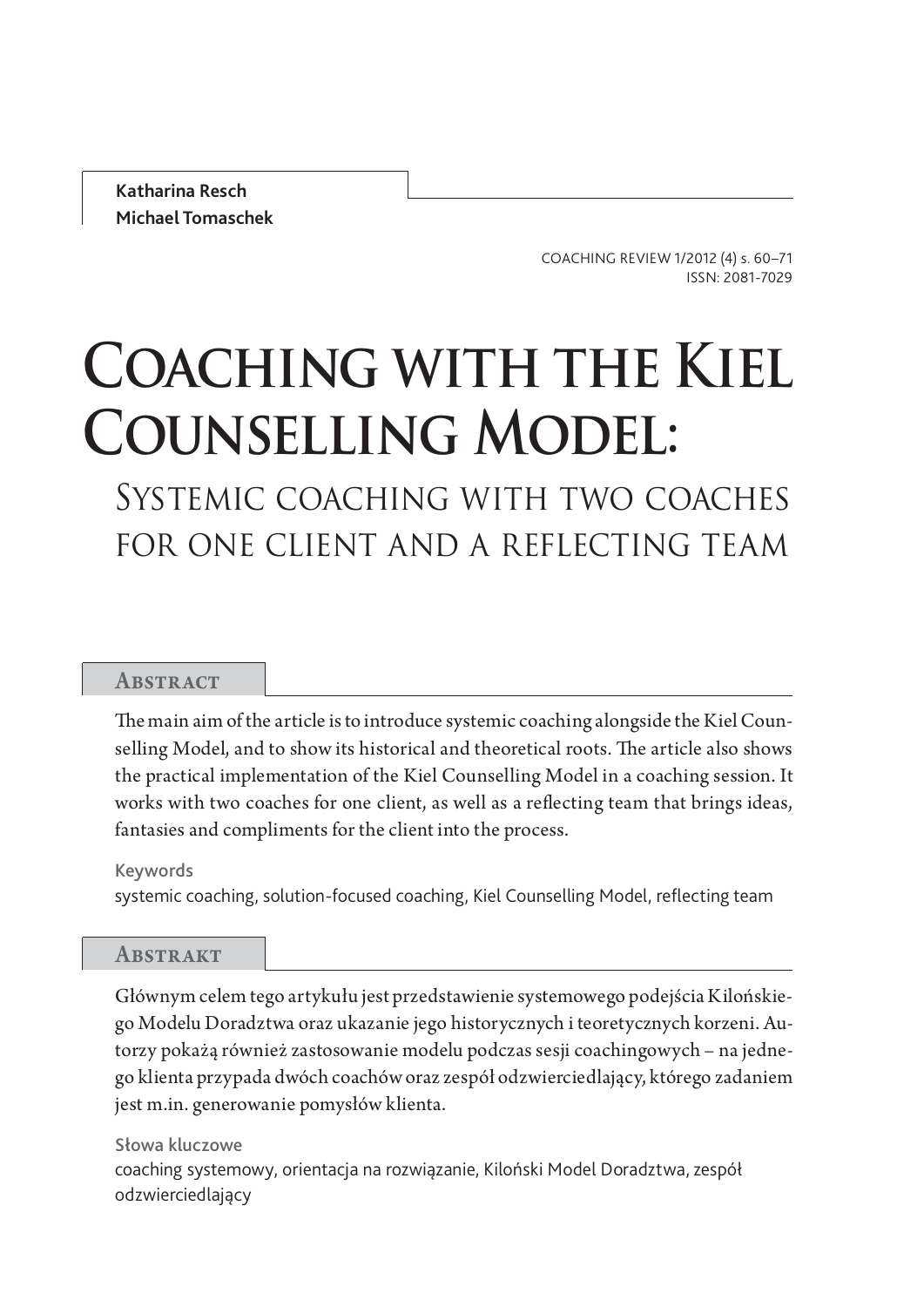# **INTRODUCTION**

Coaching can be described as the business of asking good questions. We would like to start with some for our reader: How will you know that reading this article will have been useful to you? You will approximately spend twenty minutes of your daytime today reading this text. What is it that you would like to learn specifically? How and where will you be able to apply your new knowledge?

Coaching can be understood and conducted in many specific ways. This paper aims at exemplifying one coaching model that originated in Germany: the Kiel Counselling Model. In the early 1980s, Uwe Grau, a German professor for educational psychology at the University of Kiel, his assistant Jens Möller, Johann-Ingi Gunnarson, a trainer in the national handball league at the THW club in Kiel, and Jürgen Hargens, a systemic coach and psychotherapist, together developed a specific coaching construct, consisting of various systemic and constructivist approaches. This became known as the Kiel Counselling Model.

The Kiel model was originally utilised by sports coaches for elite athletes and was later applied in business and management. After having developed the Kiel Counselling Model in Germany and having conducted numerous training courses at universities and in large companies, Uwe Grau and Johann Tomaschek ran the first intensive Kiel coaching training in Austria.

Coaching moved from sports to business mainly due to the rapid need for constant innovation in keeping up with competition, not only in sports, but also in business. This increased the time pressure on finding solutions and innovations, the need to develop people and curb replacement and to develop new skills to meet new demands (Kennedy 2009). Now, coaching is increasingly present in the personal development and human resources area. In the United Kingdom in 2003, coaching was the second fastest growing economic area after I.T. (Kennedy 2009).

The aim of this article is to illustrate the historical and theoretical roots of the Kiel Counselling Model and to show how it works in a practical coaching session. The main specificities of the Kiel Counselling Model are explained, namely that two coaches work with one client and how reflecting teams present in coaching sessions support the client in finding solutions (Berg, Szabo 2005).

# THE KIEL COUNSELLING MODEL AND ITS HISTORICAL ROOTS

In order to answer the question of where the Kiel Counselling Model comes from, it is worth taking a closer look at its development process. It all started in the 1980s at the Department of Educational Psychology at the University of Kiel, and in the "Ostseehalle" – a gymnasium in Germany – together with Johann-Ingi Gunnarson (trainer of the THW national handball team), and Jens Möller (one of his assistants). Drawing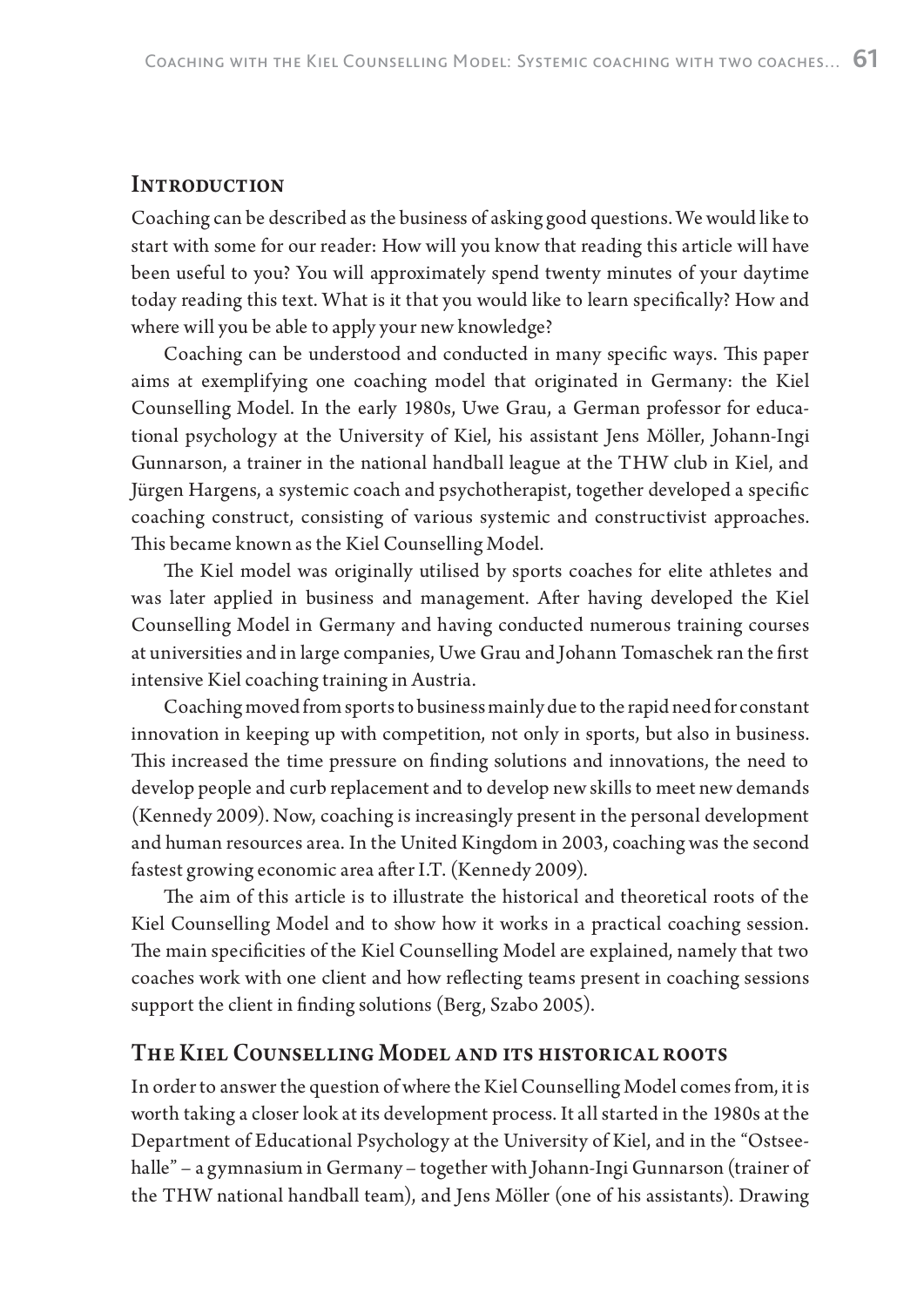these men together was the pragmatic question of the possibility of using psychology for Gunnarson's daily work in a sports "team system", and a pragmatic curiosity to experiment with systemic approaches in a "non-clinical and non-therapeutic" field like sports (Grau 1988; Hargens, Grau 1990; Hargens 1992).

One of the starting points in the process of shifting coaching from a sports to a business context was a player who made a lot of technical and tactical mistakes in a handball game. He failed tactically, but the game was still won in the end. The spontaneous reaction of the trainer was to approach the player at the end of the game and say: "A relapse has to come at some point – when that happens, it's important to remember that this game showed you exactly what you need to work on in the next training session. The next game will be in two weeks." So, a solution-driven coaching technique was applied, reframing the situation for the player. Technical and tactical mistakes could have been seen as failures by the trainer, but here the player was supported and his successes were highlighted: in the end, the game was won and the team still had time for two weeks of individual training before the next game. This approach to solution-driven coaching was adopted in the business context with the same methods (e.g. reframing, solution-orientation etc.), taking into account that individuals (players) are a part of systems (team of handball players) (Nelson et al. 2007; de Jong, Berg 2013).

In the business context, coaches and clients also work together on individual solutions to problems, taking into account that managers, team members and executives are part of social systems.

One of the main differences of the Kiel Counselling Model compared to other coaching models is its origin. The systemic approach in the Kiel Counselling Model actually originates from neurophysiology (Maturana, Varela 1987), and cybernetics (Foerster 1982). It was also adopted in the 1950s and 1960s by communication science (Watzlawick 2000; Watzlawick et al. 2009) and has been further developed in the context of psychotherapy (Erickson, Rossi 1979). In the 1980s, the Kiel Counselling Model was one of the first coaching models to be applied to the business world.

Apart from its theoretical background, the Kiel model differs from other coaching models in the construction of the practical coaching process: In the Kiel model, coaching is a process with two coaches and one client. Through working as a coaching duo, several methodological possibilities open up. The coaches can mutually and openly exchange ideas in front of the client (meta-dialogue), and can also act as a "reflecting team", or with other coaches as a "reflecting team" observing the process, act as a source of new ideas for the client and highlight the client's resources and competencies in a specific part of the coaching process. Both particularities – of having two coaches for one client, and the concept of the reflecting team – are explained later in this article.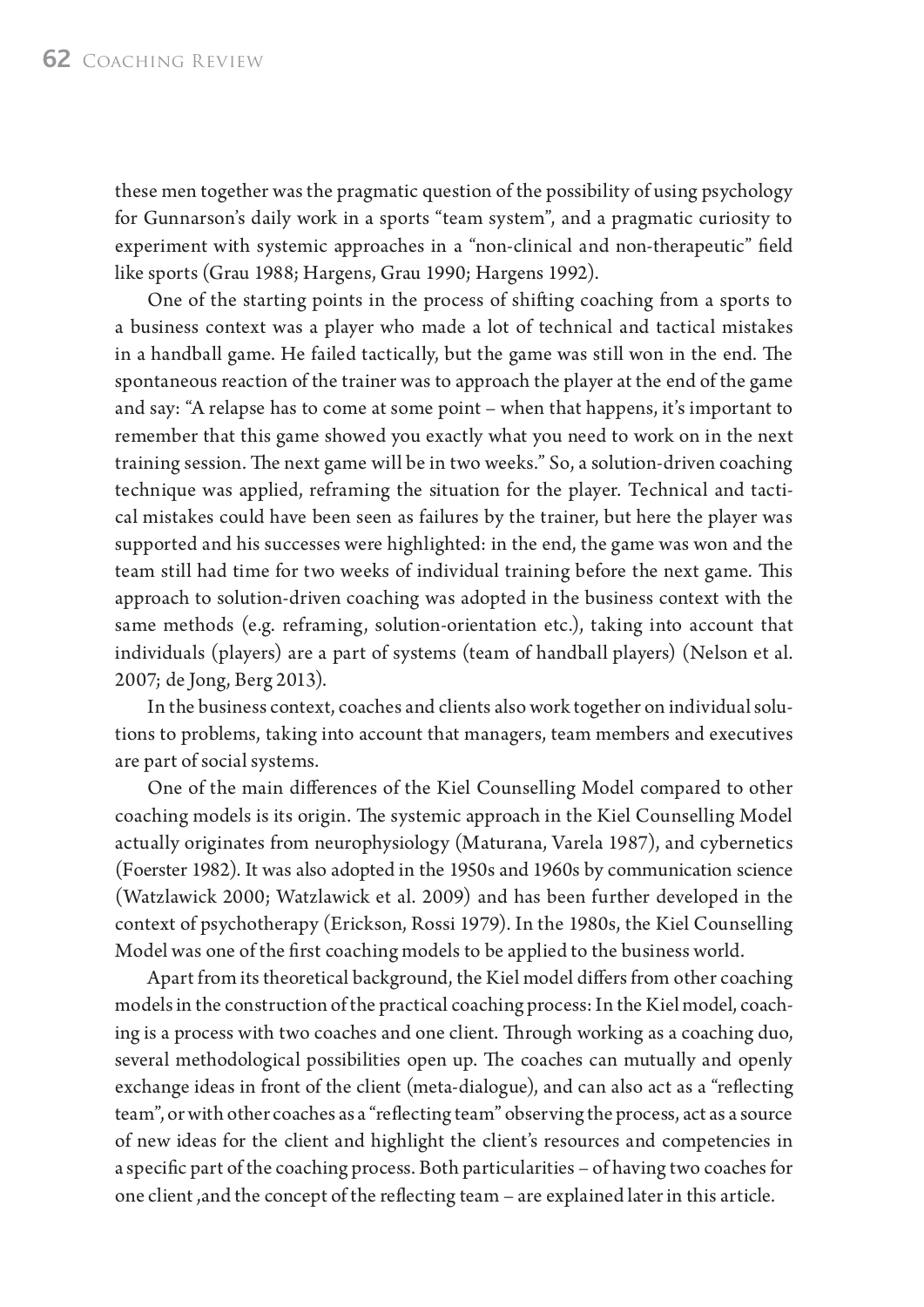The Kiel Counselling Model can be seen as a model that has travelled a long way and has 'migrated' to Austria. Through Uwe Grau and Jürgen Hargens (Hargens 1992), both Germans, it was possible for Hans Tomaschek to bring the Kiel Counselling Model to Austria. Once there, it was applied to the business context and became the basis for training future coaches in the former M.O.C. (now the European Systemic Business Academy)<sup>1</sup>, led by Hans Tomaschek then and his son Michael Tomaschek now. The Kiel Counselling Model has now been taught and applied in Austria since the 1990s along with systemic coaching, and qualifies coaches, managers and executives to support their clients in the processes of 're-construction' and professional and personal development (Schloem, Tomaschek 2010).

# THE KIEL COUNSELLING MODEL AND ITS THEORETICAL ROOTS

As mentioned, the concept of coaching has migrated from the world of elite sports to the world of business as a solution-driven one-on-one consultation process for supporting managers and those in leading positions (Kossik 2011). In order to understand the theoretical roots of the Kiel Counselling Model, we would like to underline two theoretical concepts: systems theory and solution orientation.

# **SYSTEMIC COACHING**

The coaching process can be described as an expert communication process (Tomaschek 2006). Coaches and clients interact cooperatively on an equal level, with the client being the expert in the specific consultation context and the coaches being experts in leading the coaching process of finding solutions (de Shazer et al. 2006).

Following the systemic approach in coaching – rooted in systems theory and systemic family therapy – Kiel is founded upon two basic principles (König et al. 2002; Tomaschek 2007; Tomaschek et al. 2011). First, all people are part of one or more social systems. Examples are families, the work place, projects, circles of friends, organisations, sports clubs etc. Second, a change in one person in a system changes the whole system. Think of a mobile for children, the child moves one part of the mobile and the whole mobile moves. Coaching is directed at single people in one-on-one interactions between clients and coaches. All clients are part of systems, which cannot be changed by coaching, since these systems are not in the coaching session, but the client is. So the principle of systemic thinking lies in the fact that if the client changes, the system changes as well. If one element of a system changes, the whole system has changed.

 $^1$  http://www.esba.eu.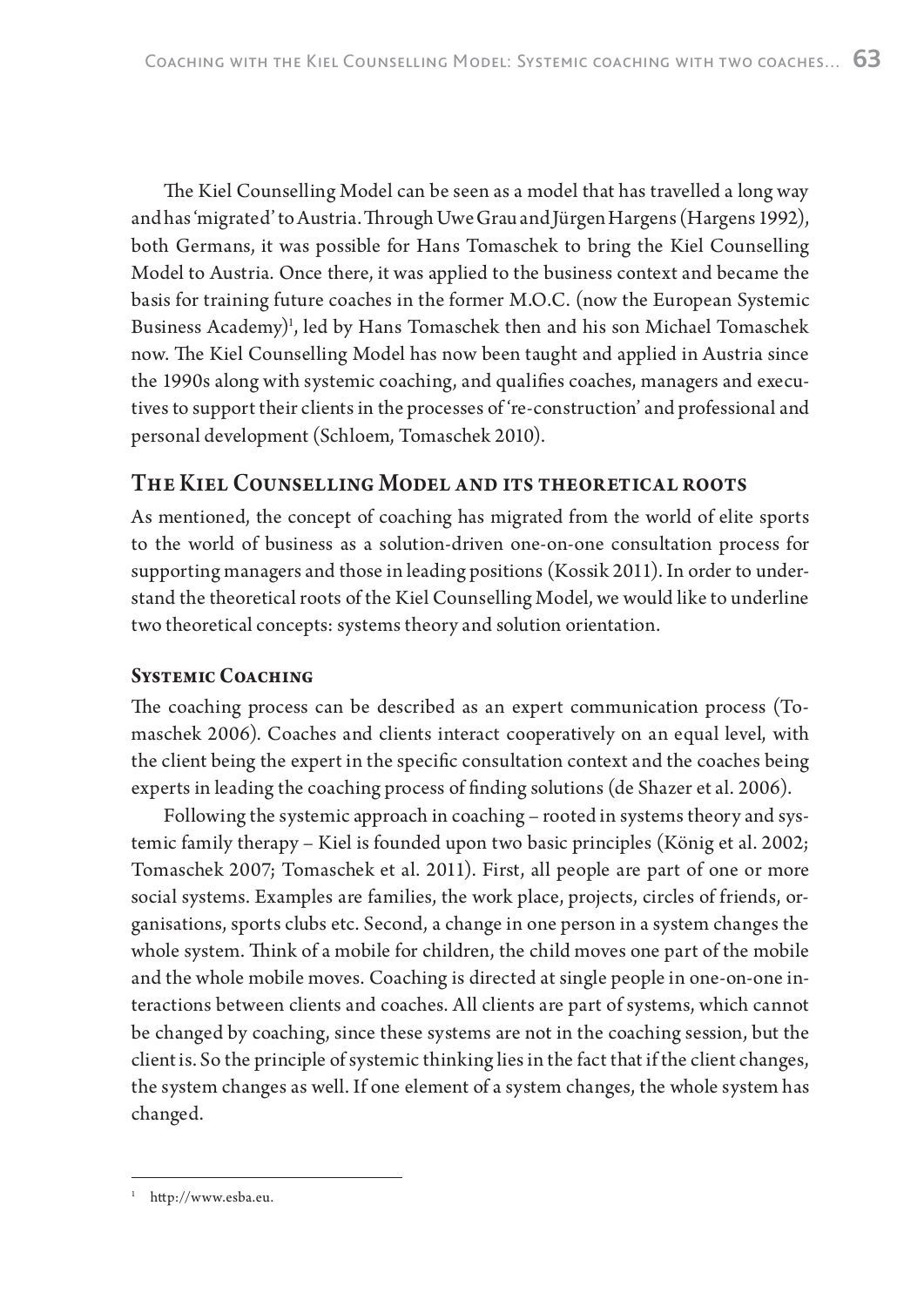The following ten statements can be made about systems theory and then be applied to coaching:

- A social system is defined by its members, who through communicative acts, construct the meaning and limits of the system.
- Any groups of people can be regarded as a social system. Single members are defined as individual, mentally living systems.
- Every system is in a constant process of change.
- Every change within a member can lead to a change in all other members who have a relationship with that member.
- $\blacksquare$  The respective condition of a system represents the only current possible way of adapting to all impulses of the environment of the system.
- The respective condition of the system can always be seen as a subjective reconstruction by an observer; every perception is dependent on the observer.
- Different ways of reconstructing the conditions of a system open up different options for change.
- Interventions cannot causally bring forth certain changes in certain systems.
- $\blacksquare$  Interventions can cause an impulse of change in a system, if they fit in the current state of the art/condition of the system.
- The stimulated system defines, by itself, in which direction and to which degree the impulse causes change.

# **SOLUTION ORIENTATION**

A key aspect of the Kiel Counselling Model is the focus on solutions (Berg, Miller 1992; Berg 2005; de Jong, Berg 2013). As a matter of principal, coaching is not intended as an on-going, indefinite consultation process, but rather about fulfilling a specific coaching mandate and achieving a mutually outlined goal for the particular session (de Shazer 1985). The basic assumption is that clients who come to see a coach are interested in solving their problems, and therefore making the next steps towards the solution, once identified. The advantages of a positive focus are in being able to gear towards the positive, towards the solution and a future which can facilitate change in the wanted direction (Sparrer 2007; Berg, Szabo 2005). This is why solution-based conversation can be more effective than problem-based conversation. Coaching with the Kiel Counselling Model works with exceptions, since these point to possible solutions. Exceptions to a problem can be created by coaches and client and can be used to construct new solutions. Each change in how the clients describe an aim (solution) or what they do, influences the future interactions of all those involved. Furthermore solution-driven work means seeing resources in people (salutogenesis) which can be seen as a health-promoting approach to coaching (Antonovsky 1997; WHO, 1986).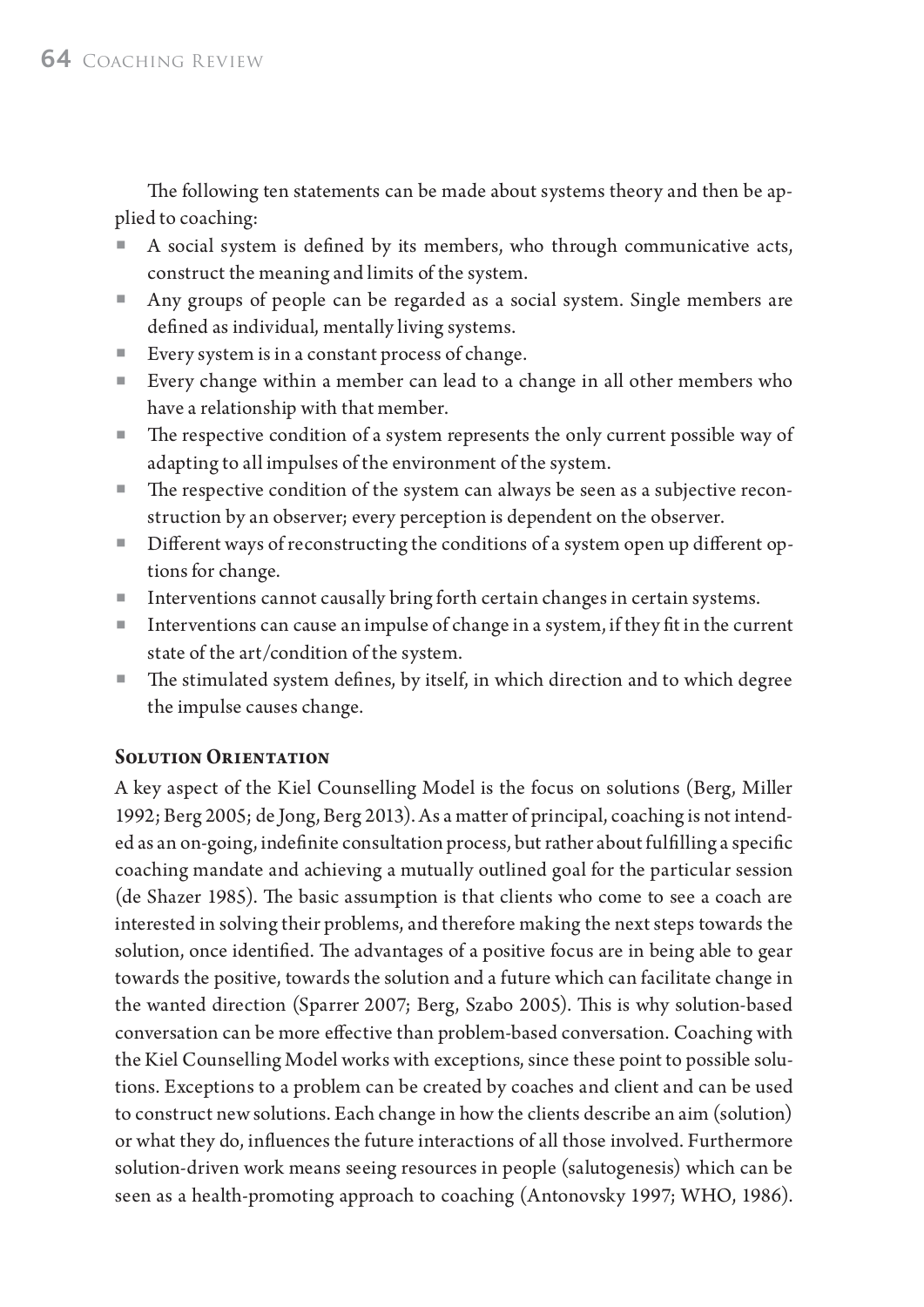The underlying assumption is that people have everything they need in order to solve their problems. It is also important to know that change always occurs and that problems do not stay problems forever. One assumption is that only small changes are necessary, and that these can lead to major changes.

Another particularity of the Kiel Counselling Model is its approach to the coach–client relationship. The client is seen as being the expert, for his/her experience, problems and solutions. The coaches are the experts in taking the client to see and find his/her solutions. Solution-driven coaching methods and their tools have become established standards in the development of the social skills of executives and managers (Kossik 2011). In order to better understand the mindset of the coach, the rules and principles of the Kiel Counselling Model are described in the next section.

### BASIC PRINCIPLES OF THE KIEL COUNSELLING MODEL

The coach's mindset can be described by three terms and with one general rule (Hargen, Grau 1990): cooperating; reflecting; making public and respecting.

#### COOPERATING

…on the same level is a prerequisite to coaching.

The coach and the client will cooperate in order to differentiate the client's concerns, to define specific goals and to clarify the coach's mandate. The client and coaches work together in order to release resources, and therefore coaching can be seen as a joint process between client and coaches.

#### REFLECTING

... creates the possibility of change on all levels, especially when the reflection happens as a joint undertaking. The coaches and client jointly ponder and comment on issues and solutions, thereby co-creating the possibility of change. The coaching process can be seen as a room for reflection. It therefore creates the possibility for change on all levels. With two coaches, further different ways of thinking can be opened. The client can benefit from two completely different perspectives, supported by the different age, gender and working background of the two coaches. The more they differ, the better it is for the client.

#### **MAKING PUBLIC**

…is one of the key methods in resolving negative circles of interactions. In order for coach and client to feel well in the coaching session, both should make public their thoughts, ideas, but also doubts. Clients can on the one hand say that the coaching is not going in the right direction and that goals need to be re-determined. Coaches can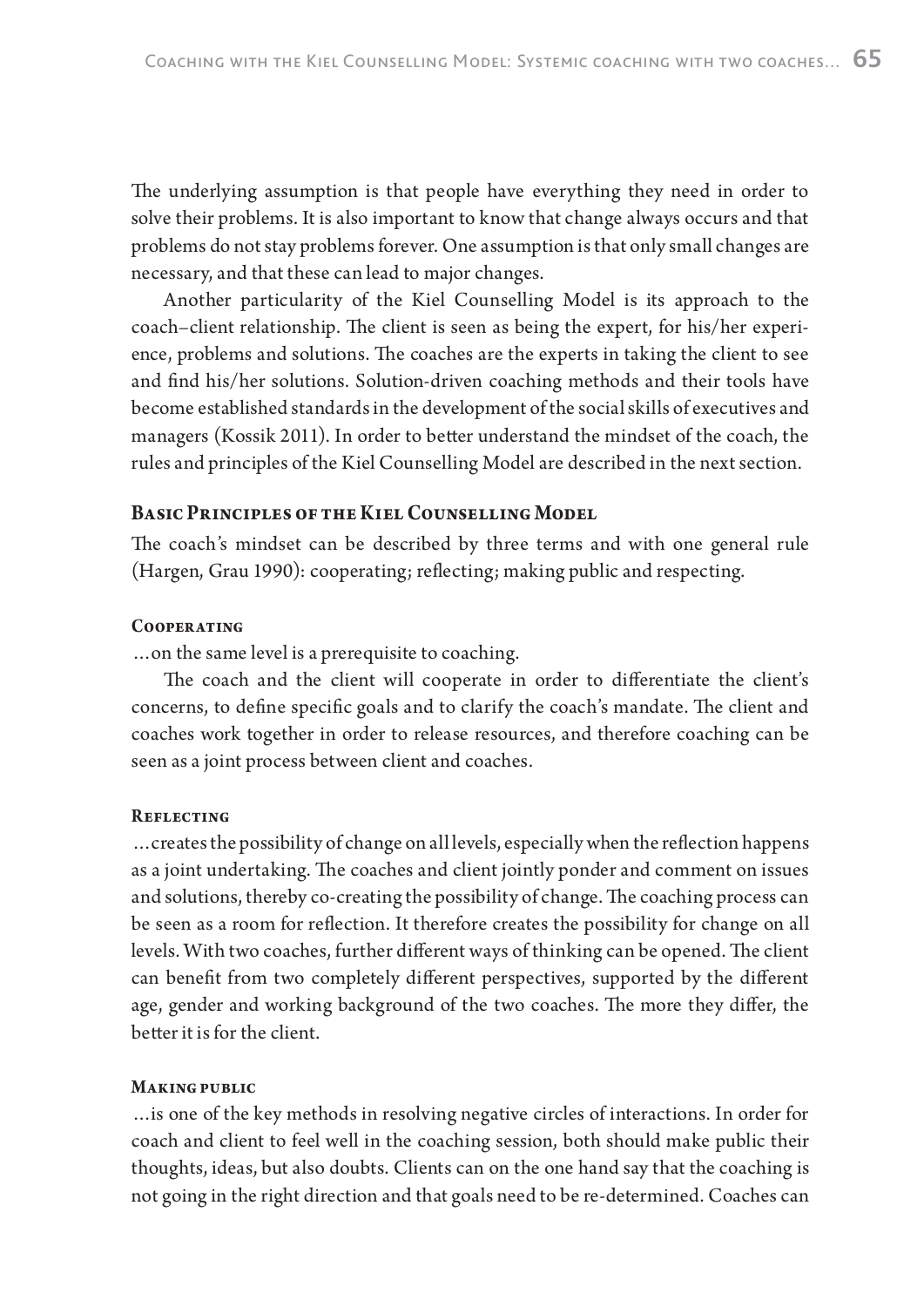on the other hand express their doubts and feelings too. Making public in this sense supports a healthy way of cooperation between coach and client.

## **RESPECT**

… for the uniqueness and original personality of the client (who and what they are) as a foundation of the coaching relationship.

Throughout the whole process the coaches will respect and appreciate the client's construction of reality (problems and possible solutions) and expertise (about resources, projects, system characteristics etc). The coaches respect the system the client lives in without stepping into it. The coaches ask questions to support the client in finding their own solutions, but never suggest specific solutions to them.

The coaches have the opportunity to openly address everything that emerges during the session and that is relevant to the coaching process. As these issues are verbalised in front of the client, he or she has the opportunity to react to what the coaches bring up, which can be helpful in jointly working towards a solution and clarifying a goal. The guidelines for 'making public' therefore help to resolve negative interaction circles in communication. Rather than not openly communicating, which often happens in companies where communication is hierarchical and therefore rather closed, a coaching session can be used as an open communication platform. All partners in the interaction are asked to make public what they think and feel, rather than just take home impressions of what could have been important.

The next section will give an insight into a practical coaching session with the Kiel Counselling Model.

# THE KIEL COUNSELLING MODEL AND ITS PRACTICAL IMPLICATIONS **IN A COACHING SESSION**

After having introduced the historical and theoretical roots of the Kiel Counselling Model, its practical code of conduct is introduced here. As already mentioned, the Kiel Counselling Model works with two coaches and one client as well as a reflecting team. A typical coaching session can be understood as a structured coaching process. This process can be described by the following phases presented on Figure 1.

In the joining and opening phase, coaches and clients set up a relationship of trust. They develop a common understanding of coaching and what coaching can and cannot do. The coaches explain how coaching works and discuss the basics, like voluntary participation in the coaching, that no question has to be answered, but *can* be answered, and the price of the coaching. The coaches then explain with which methods they work (question techniques, experiments, methods of visualisation etc.).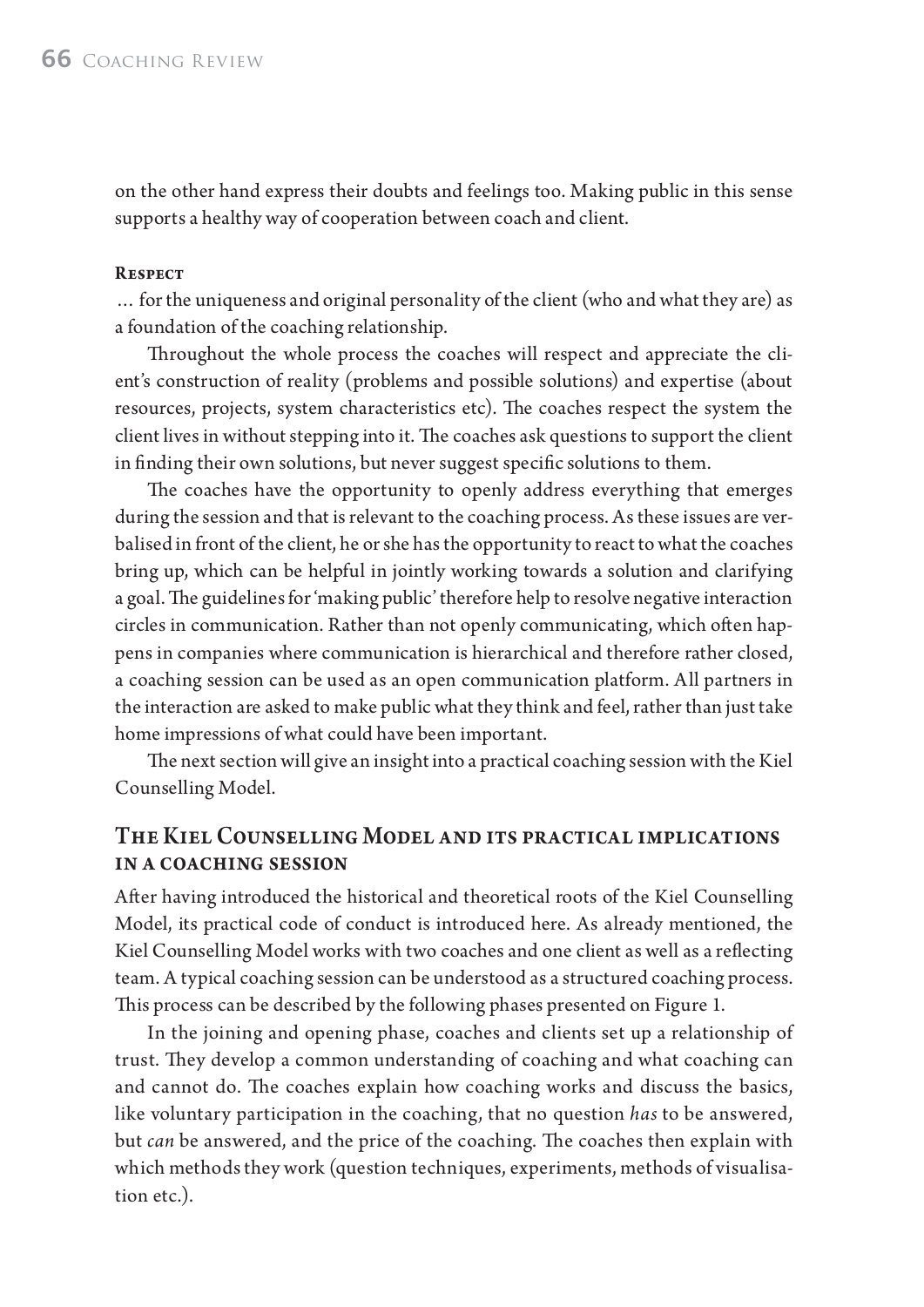



Source: Tomaschek (1998).

The coaches centre on:

- **Establishing a trustworthy and cooperative relationship with the client (rapport),**
- Clarifying how clients were referred to coaching, and which issue led to their deciding to consider coaching as the means to an end,
- Clarifying clients' questions about Kiel coaching, and 'coaching' in general,
- Explaining the setting and the roles of both the coaches.

In the problem clarification phase, the coaches ask: What are you here with? Which issues have you brought with you? In this phase the client explains their problem and why they are there. The job of the coaches is to listen and to differentiate between different issues.

In the goal-defining phase, the coaches and client work towards a goal in the future. They talk about what needs to be changed in order for the problem to (dis) solve. The goal is worded according to "SMART" rules and written down.

In the contracting phase, the coaches and the client talk about how the goal can be reached within one coaching session, and how they can work towards that goal (e.g. with which methods).

Then the actual coaching process starts, and the coaches and client work to the goal with the chosen methods in the contracting phase.

After the coaching process, the coaches try to support the client in the landing and transferring phase, which means making sure the client can concretely apply the solutions they worked on in their professional life. The coaches may ask questions like, 'Which concrete steps can you now take in order to implement your goal?' Finally, after 60 minutes, they say goodbye.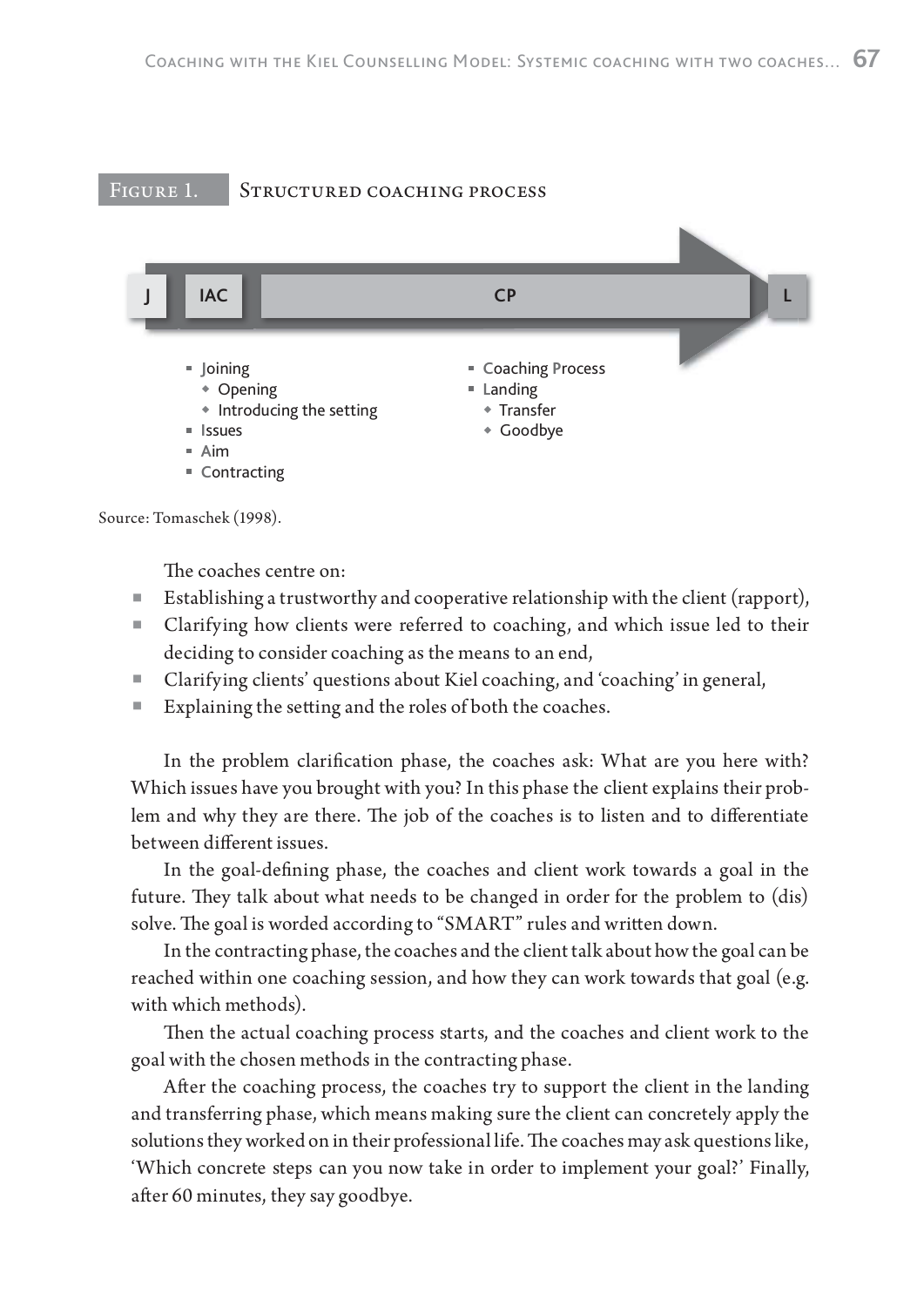# THE TWO LANDMARKS OF THE KIEL COUNSELLING MODEL: TWO COACHES AND A REFLECTING TEAM

## TWO COACHES FOR ONE CLIENT

One particularity of coaching with the Kiel Counselling Model is that the number of coaches does not depend on the number of clients – two coaches always mutually cooperate with one client (Wandas 2012). In this way, meta-dialogue between the two coaches is made possible. Meta-dialogue in this case is the process of openly reflecting the situation of the client. For this purpose, the two coaches turn towards each other, face each other and openly reflect about what they think and feel about the coaching process so far. If possible the meta-dialogue does not last longer than five minutes, starting and ending with a compliment on the resources of the client. The client is invited to interrupt the two coaches or to listen without being a direct communication and interaction partner for these five minutes. Through the meta-dialogue possible solutions, ideas or fantasies in the heads of the two coaches can be presented as "possibilities", or next steps in the coaching process which can be discussed, and further compliments can be paid to the client.

Uwe Grau and Jürgen Hargens once explained the roots of the meta-dialogue (Wandas 2012) in an interview. They had the feeling that their own ideas could also be helpful to the client, and so they came up with the idea of reflecting their ideas and fantasies in a meta-dialogue between themselves, having the client take over the role of the listener for three to five minutes. This way, their own ideas could be openly reflected during the coaching process and the clients could decide whether or not they were useful. The most relevant advantage of the Kiel Counselling Model therefore, is that two coaches bring two different perspectives into the coaching process.

The coaching setting can be visualised as it is presented on Figure 2.



Source: own elaboration.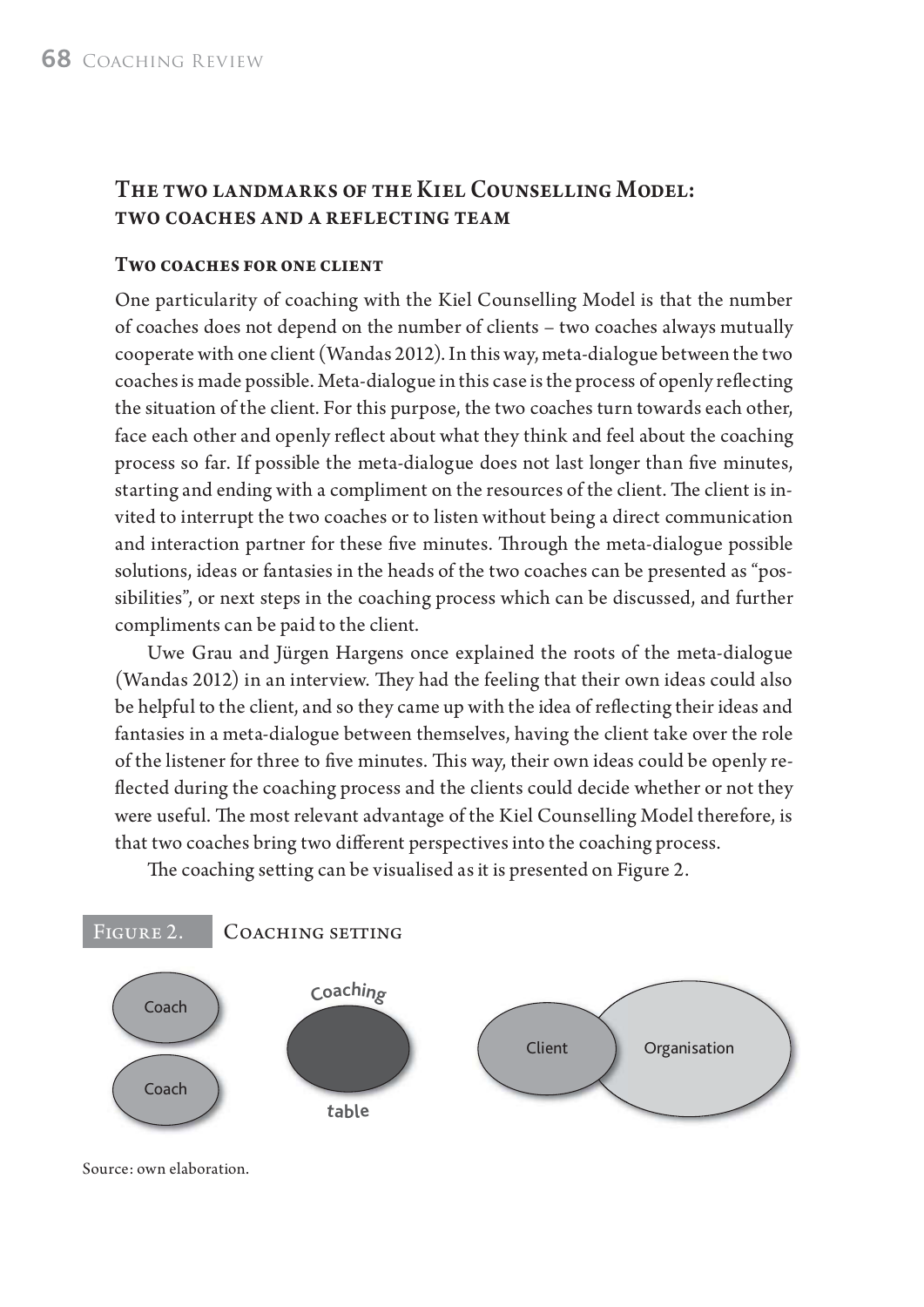The coaches and clients together form a counselling system that can be held upright in the long run with the aim of (dis)solving problems. Coaching is a concept of external counselling for clients, separated from the organisation, although the client is part of an organisation (or another social system). The client is at the centre of the coaching process, which builds upon the main principle of cooperation. The client brings constructions of problems into the coaching session. During the conversation about the problem-system, additional information is brought to light. The coaches and client develop changed perspectives about the problem-system together. The change of perspectives makes the development of alternative ways of action possible. In everyday life, a client can then implement the changed ways of action in relation to the occupational setting and system.

In the Kiel Counselling Model there is no hierarchy between the two coaches. It does not make a difference who asks which question, or who starts to ask questions. After the coaching session the two coaches have the possibility to reflect on their methods together, which would also be possible for coaches working on their own under supervision, but more specific reflection comes from working as a coaching-team.

In the phase of defining aims and contracting, it is especially important for the coaches to work together to find one goal that is clear to all the interaction's partners. Therefore, a so-called "cockpit cross check" is run between the two coaches in order for them to agree on one goal with the client and how to work on this goal in the coaching session.

#### THE REFLECTING TEAM

The reflecting team is a team of three to four other coaches observing the coaching session from a distance of about 10 meters. The reflecting team's duty is to reflect upon the coaching process as soon as the two main coaches say so (Tomaschek 2006; Wandas 2012). They reflect upon the coaching process and possible solutions for the client in a positive, solution-driven way, complimenting and appreciating the client's competences and solutions so far. The reflecting team switches their places with the coaches and the client, who then sit in the chairs of the reflecting team for five to seven minutes, just listening. When the reflecting team is done with generating ideas and compliments they end their reflection and go back to their seats. Then the main coaches and the client go back to the coaching table and continue the session. The client then decides if they want to take up some of the reflections from the reflecting team and carry on with them, or if the reflections were not helpful in the next steps towards a solution.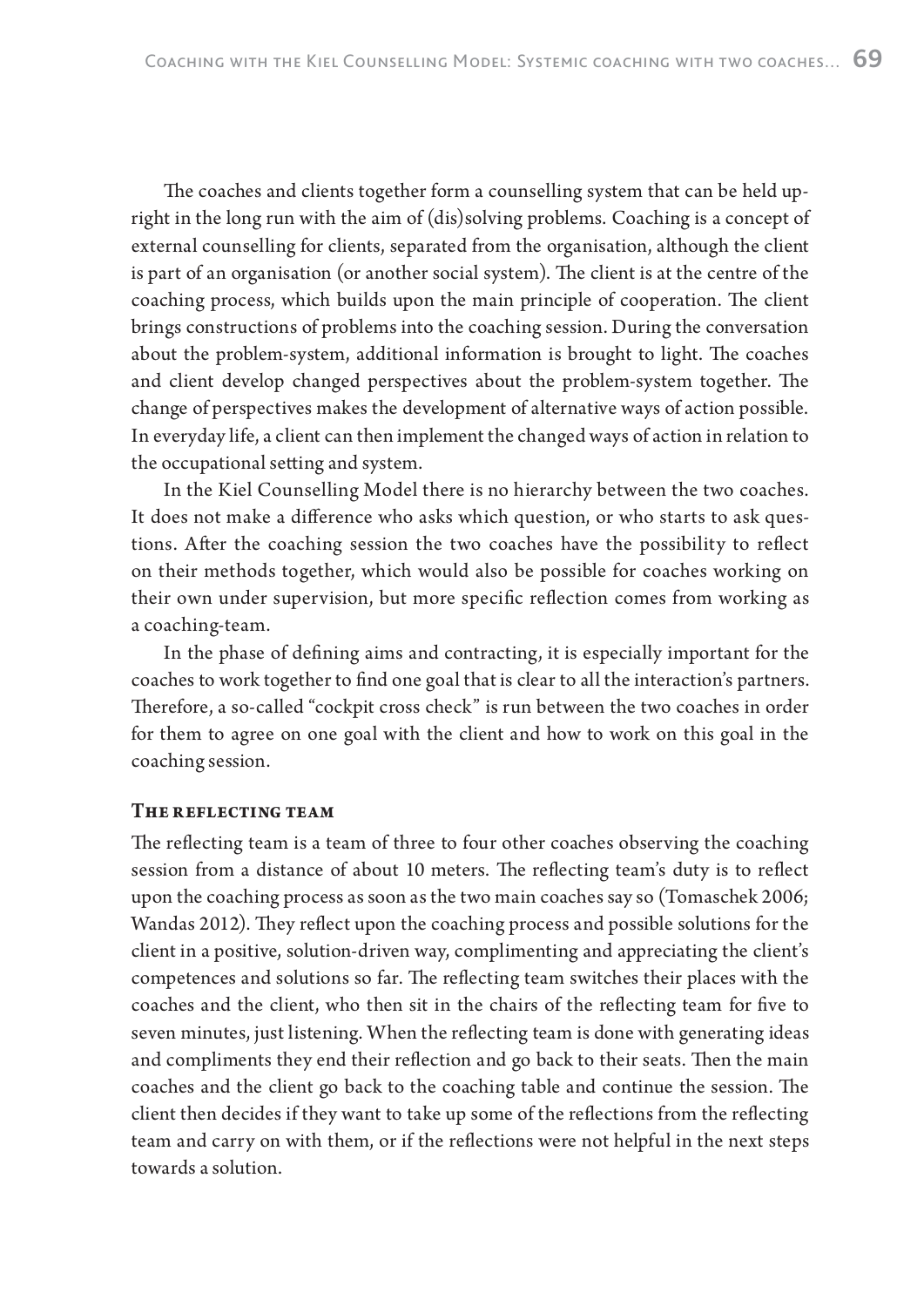## **DISCUSSION AND SUMMARY**

In closing, we would like to ask you to scale how useful this article has been to you as a reader. On a scale from 1 to 10 (1 is not useful at all, 10 is very useful) how would you rate the article for yourself? How will you apply its content in your working life? How could you start working with a second coach in your daily work, thus applying some aspects of the Kiel Counselling Model? What would be the advantages of working with a coach in training?

The main aim of this article was to introduce the Kiel Counselling Model to new comers and to talk about the specific setting and exemplary methods coaches use in the Kiel Counselling Model. For this purpose, the Kiel model's historical roots in sports and its transfer to business were explained as well as its theoretical roots in systems theory and solution-driven thinking.

The mindset of coaches working with the Kiel Counselling Model is one of the most important tools: reflecting, cooperating, respecting and making public one's own thoughts, ideas and fantasies in the coaching session.

In the end, the practical coaching process was outlined and two of the specificities of this coaching model were introduced: working with two coaches instead of one, and working with a reflecting team. On the one hand, it can be stated that these methods and settings have shown the best possible results for clients in the past, since two different coaches have more ideas than one coach and can together apply more and different methods than one coach (e.g. meta-dialogue). On the other hand, the economic point of view has to be taken into account: clients have to pay for two coaches in this coaching model, or one of the coaches is a coach in training. Having a reflecting team at hand in practicing coaching is very rare, but can also be done in team coaching with non-coaches. In this case, lay people can be briefed to play the role of the reflecting team, thus adding ideas and compliments to the coaching process. Still further research needs to be done on the effectiveness and the concrete effects of coaching with one or two coaches for the client so that evidence can be added to existing and future coaching models.

## Katharina Resch Michael Tomaschek

The European Systemic Business Academy k.resch@origo.at; m.tomaschek@origo.at